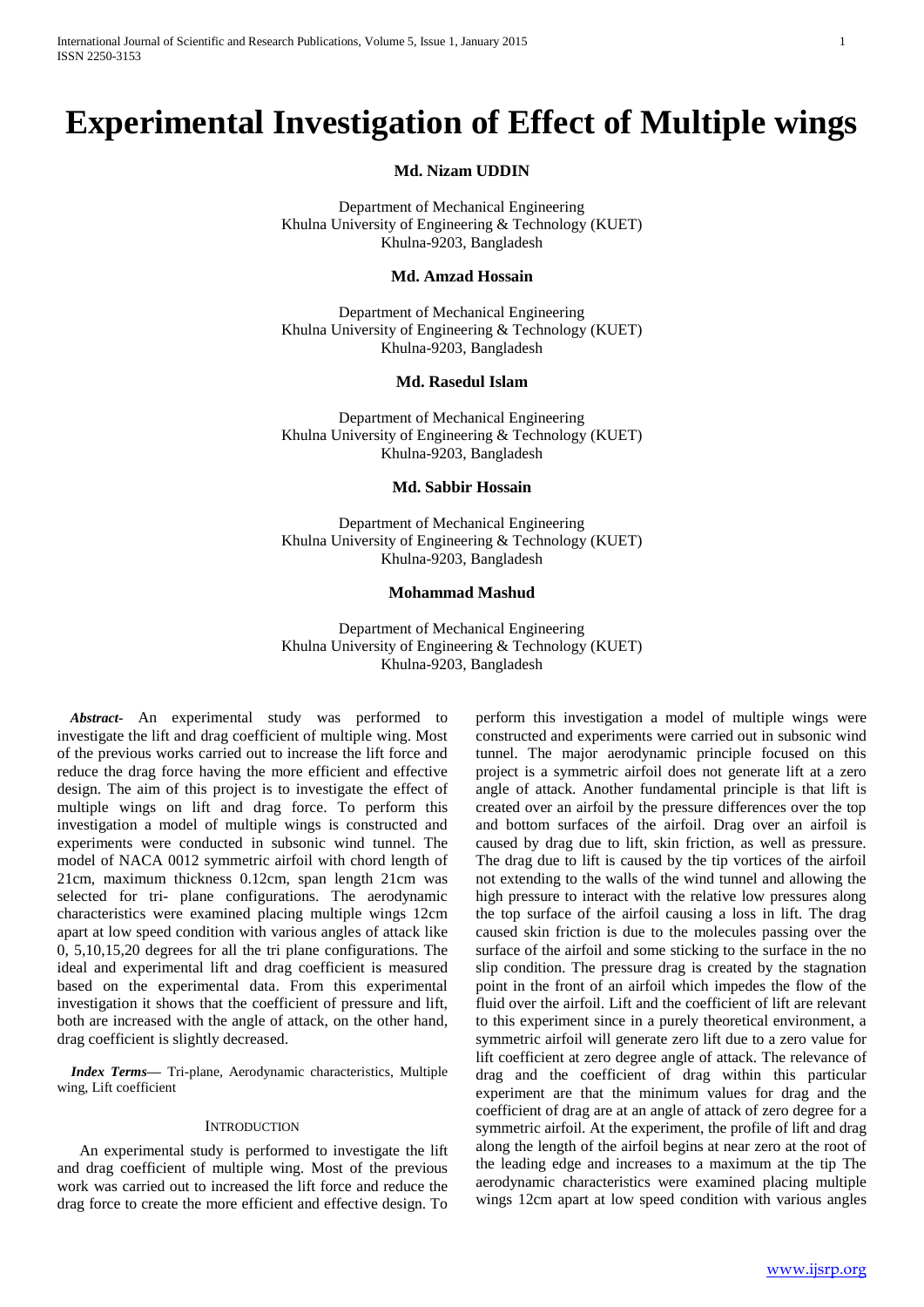International Journal of Scientific and Research Publications, Volume 5, Issue 1, January 2015 2 ISSN 2250-3153

of attack like 0, 5,10,15,20 degrees for all the tri plane configurations [1-3].

#### MODEL CONSTRUCTION

A model of multiple wing consists of 3 airfoil, chord length 21cm, maximum thickness 0.12cm and span is also 21cm mounted 12cm one above the other. Material used to construct airfoil is Gamari Wood" Scientific Name is (*Gmelina Arborea*). Three airfoils are attached with 2 acrylic board with 12cm gap. Each of the airfoil model is prepared with care to maintain proper accuracy. The airfoil model was drilled at the middle section having the 20 pressure taping points. Then the vinyl tube pipe were attached each of the pressure taping point.



Fig. 1. *3D model of NACA 0012 profile*

Total of 60 pressure taping point were created for the measurement of pressure. Then three airfoils on each side mounted each other 12cm apart by drilling the two acrylic boards. For experimental investigation of the various angles of attack there are five drilling into the acrylic board in the leading edge of airfoil. Each of drilling hole are 50 gap, to create 0, 5,10,15,20 degree. Then models placed in the closed type test section of low scale large noise subsonic wind tunnel apparatus existing in aerodynamics lab. [8-10]



Fig. 2. *Photograph of Complete Model of multiple wing before installing the Wind Tunnel (front view)*

#### FORMULATION

Coefficient of pressure were calculated using the following formula:

Coefficient of pressure,

$$
C_p = \frac{p - p_{\infty}}{q_{\infty}} \tag{1}
$$

$$
C_p = \frac{p - p_{\infty}}{\frac{1}{2} \rho_{\infty} V_{\infty}^2}
$$
 (2)

Cp is the difference between local static pressure and free stream static pressure, non-dimensional zed by the free stream dynamic pressure. From the equation, the value of the Cp is found and lifts and drag coefficient are calculated by integrating the pressure over the wing [6].

Co-efficient of lift,

$$
C_{L} = \frac{1}{c} \int_{0}^{c} (C_{p} l - C_{p_{U} dX})
$$
 (3)

Coefficient of drag,

$$
C_{d} = \frac{1}{c} \int_{0}^{c} (C_{p} l - C_{p,u}) \frac{dy}{dx}
$$
 (4)

In this experiment the angle of attack are chosen 0, 5, 10, 15 and  $20^{\circ}$  and the free steam velocity is 25 m/s.

#### EXPERIMENTAL

The experiment were carried out on a low scale large noise wind tunnel apparatus in aerodynamics lab. The size of the test section is  $(1 \times 1 \times 1)$  m<sup>3</sup> subsonic wind tunnel. Figure 3 shows the photographic view of the experimental set up. A high speed fan is used to simulate the airfoil though the tunnel. The models of multiple wings are mounted on the test section with help of the screw clamp. Furthermore, it would to support the inflatable wing a desirable attitude in these tunnel experiments. Since the vertical part of the aerodynamic force produces the lifting force necessary to suspend the load. The main interest is to examine the aerodynamic characteristics of the model. The model was placed into the middle section supported by a frame. The lift and drag force is calculated from the data collected from the experiment. Since the pressure distribution on each surface is expected to be symmetrical pressure only one side is measured using vinyl tube and pressure measuring sensor. An airfoil develops lift through generally lower pressures above the wing and higher below with respect to the pressure of the approaching air. The overall pressure distribution can be measured with small tubes embedded in the wing leading to a suitable pressure transducer. The laboratory model is equipped with 20 pressure openings. The openings are located at 0, 4.75, 9.52, 14.28, 19.04, 23.08, 28.57, 33.33, 38.09, 42.85, 47.61, 52.38, 57.14, 61.90, 66.66, 71.42, 76.61, 80.95, 85.71, 90.47, and 95.23 percent chord on both upper and lower surfaces.[7,10]. The flow is incompressible and subsonic. The free stream airflow is kept at 25 m/s and the effect of temperature is neglected.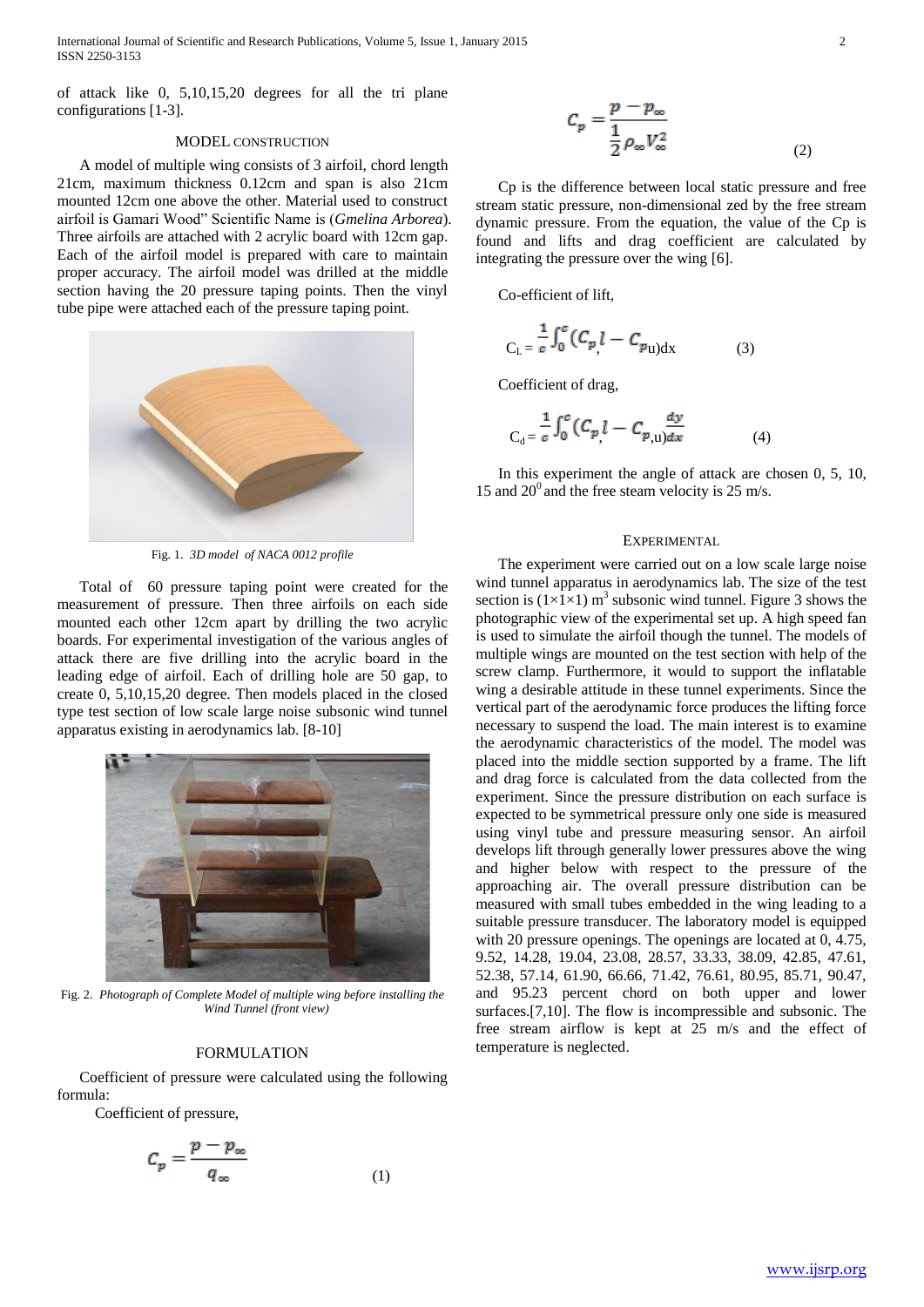

Fig. 3. *Photograph of the experimental setup of multiple wing*

#### EXPERIMENTAL RESULTS

The experimental data was recorded for different angles of attack from 0° to 200 with 5° interval. The lift and drag coefficients have been calculated from the experimental data based on the consideration of 2-D aero foil. Fig.4 shows the ideal and experimental lift coefficient with various angles of attack.



*Figure 4: Ideal & Experimental lift coefficient with various angle of attack*

From the graph it shows that the ideal and experimental lift coefficient of multiple wing have five angle of attack viz. 0, 5, 10, 15, 20 degree. Almost for all the angle of attack the lift coefficient is quiet same. From the graph it is shown that the lift coefficient of airfoil-1 is increased linearly with angle of attack and after that lift coefficient decreases with further increasing the angle of attack. The lift coefficient graph is almost straight line for each frequency up to 5degree angle of attack. Here flow is fully attached with wing surface. After 5 degree angle of attack a curvature deflection is created and again increases lift coefficient rapidly and reaches the maximum point at surrounding 15 degree angle of attack. After the maximum point of lift coefficient at angle of attack 15 degree, the values of lift coefficient  $C_L$  get decreasing. It is the stall point. After stall point a dead flow region is created and flow is unable to re-attach with wing surface. At 20 degree angle of attack the lift coefficient gradually decreased [7,10].

Also from the graph it is seen that the lift coefficient of airfoil-3 is increases linearly with increasing angle of attack and after that lift coefficient decreases with increasing angle of attack. In air foil-2 the highest lift coefficient is obtain and the value of the lift coefficient is 1. It is the pick value of the

multiple airfoils. The overall lift coefficient is increasing at the angle of attack 15 degree. After 20 degree angle of attack the lift coefficient rapidly decreased. In the Fig.4 the orange curve is the summation of the 3 airfoil lift coefficient and comparing with the actual curve it can be concluded that the overall lift coefficient is increased with angle of attack and overall lift is much higher than the actual lift.

Comparing the ideal and experimental lift curves, it shows that the overall lift coefficient increased up to certain angle of attack and then decreased [5,6].

Fig.6 represents the ideal and experimental drag coefficient with various angles of attack.



*Figure 5: Ideal & Experimental drag coefficient various angle of attack*

From the graph it shows that ideal and experimental drag coefficient of multiple wing have five angle of attack viz. 0, 5, 10, 15, 20 degrees. In the airfoil-1 the drag coefficient is increased linearly with increasing angle of attack and after that drag coefficient increased rapidly with increasing angle of attack. The drag coefficient curve is almost linear for each frequency up to 5 degree angle of attack. Here flow is fully attached with wing surface. After 5 degree angle of attack a curvature deflection is created and again increases drag coefficient rapidly and reaches the maximum point at surrounding 20 degree angle of attack. After the maximum point of lift coefficient at angle of attack 20 degrees. From the graph of airfoil-3 it is seen that the drag coefficient of airfoil-3 is increased linearly with increasing angle of attack and after that drag coefficient rapidly increased with increasing angle of attack. For air foil-2 the lowest drag coefficient is obtain the value of the drag coefficient is 0.111. It is the lowest value of the multiple airfoils. The overall drag coefficient is decreasing so the total drag is decreased. By comparing ideal and experimental drag curves it exhibit that the overall drag coefficient is decreased and it is efficient to using multiple air foil NACA 0012 [7].